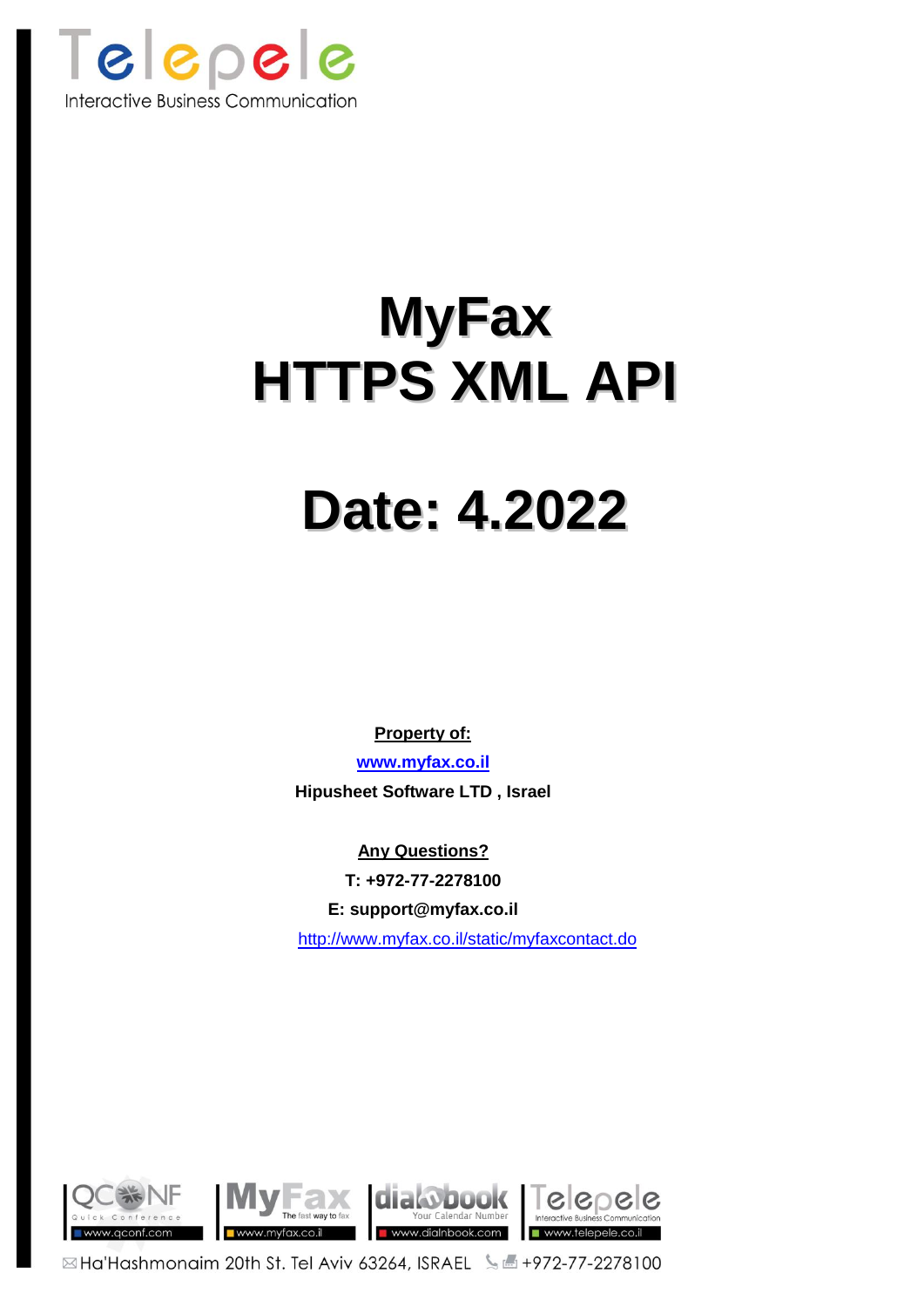

# **About MyFax**

MyFax Services enables you to send and receive faxes directly from the email, allowing you to run all your fax activities without getting up from your seat and keeping it green for the environment – saving paper and toner.

## **MyFax products:**

**Free Fax Times** The fax receiving service directly to your email is free of charge.

**Permanent Private or Business Fax** Service with a permanent number for receiving faxes directly to the computer for small businesses or private individuals.

**Corporate Fax** Service for large organizations enables the management of users and fax numbers in the different departments, the control and monitoring of fax activities within the organization.

**Sending a Fax** to any of the services. An option can be added so that faxes can be simply sent directly from the email.

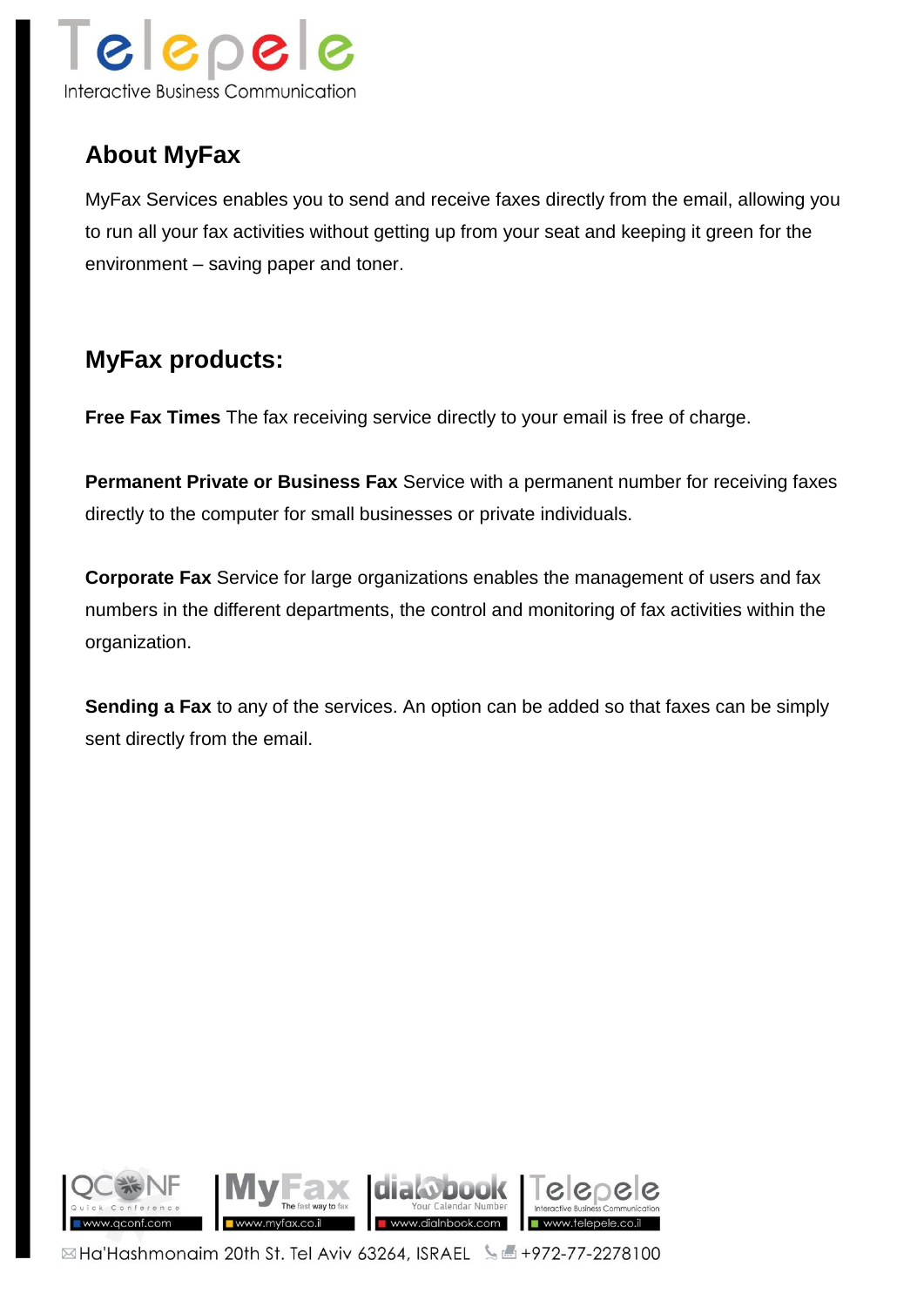

# **General description of Myfax API:**

MyFax API enables you to:

- 1. Register MyFax user
- 2. Send fax
- 3. Get fax status
- 4. Get incoming fax list
- 5. Release Fax / User

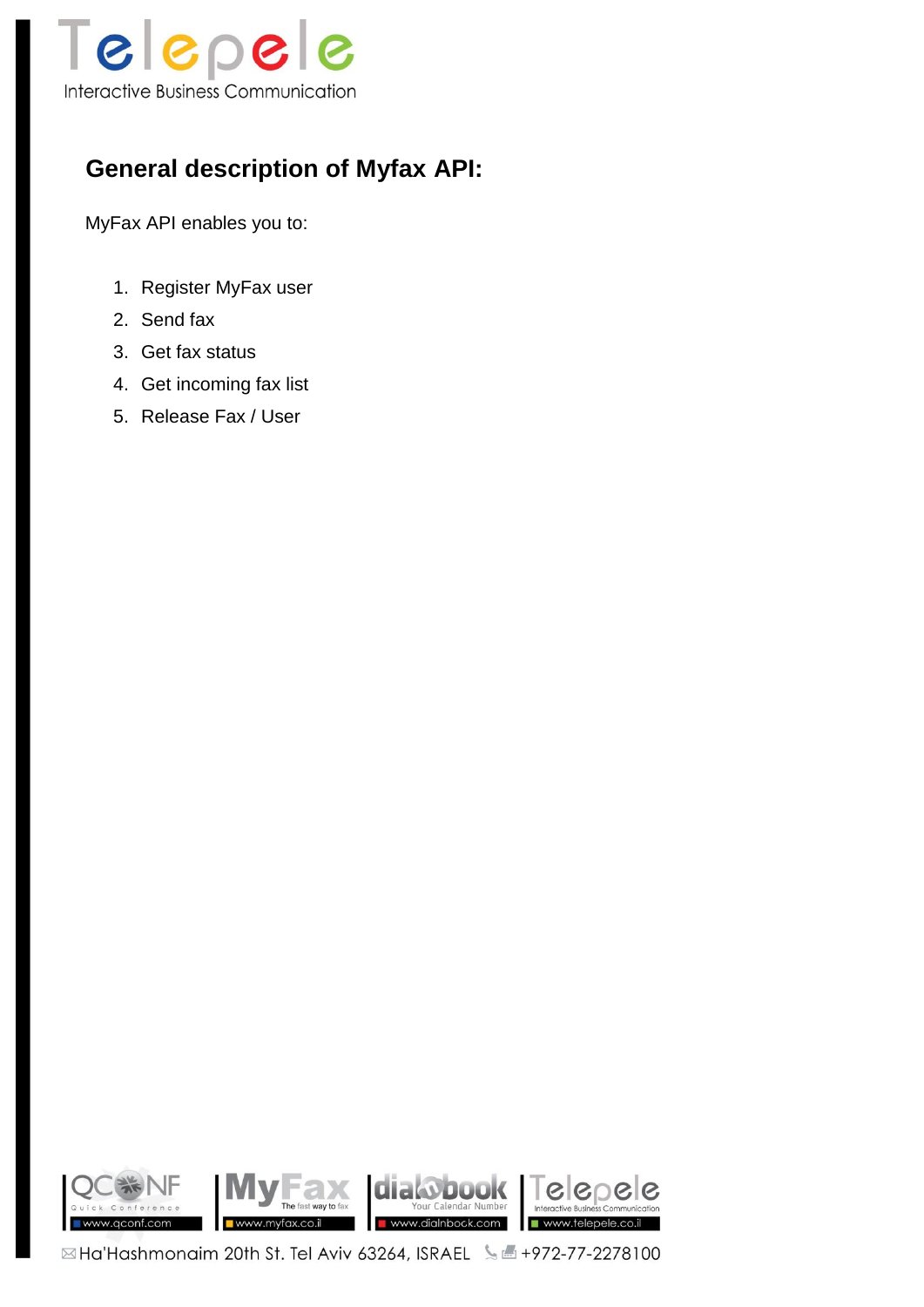

# **How does it work?**

- 1. External system will initiate a new **MyFax** user by posting an HTTP request loaded with fax details.
- 2. **MyFax** receives the request, parses it and according to the details creates MyFax user, (Optinal) loads users with faxes send credit and locate fax number base on his email. In case of errors **MyFax** will return an XML containing the error message. (see error response section)
- 3. **MyFax** sends confirm email to user email address contains fax details number, date and send pages credit.
- 4. Users should send and receive faxes directly from them emails or from the web interface.
- 5. External system can get sent faxes status report at anytime.

## **Where to send?**

Use the following addresses for posting parameters requests. (SSL. is obliged)

- 1. Address for create Myfax user: <https://www.myfax.co.il/action/myFaxAllocateDistributer.do>
- 2. Address for create new fax send action: <https://www.myfax.co.il/action/faxUpload.do>
- 3. Address for getting fax sending status: <https://www.myfax.co.il/action/faxStatus.do?v=1>
- 4. Address for getting incoming fax list: <https://www.myfax.co.il/action/incoming.do>
- 5. Address for releasing fax or user: <https://www.myfax.co.il/action/releaseFaxLine.do>

All actions return a response XML

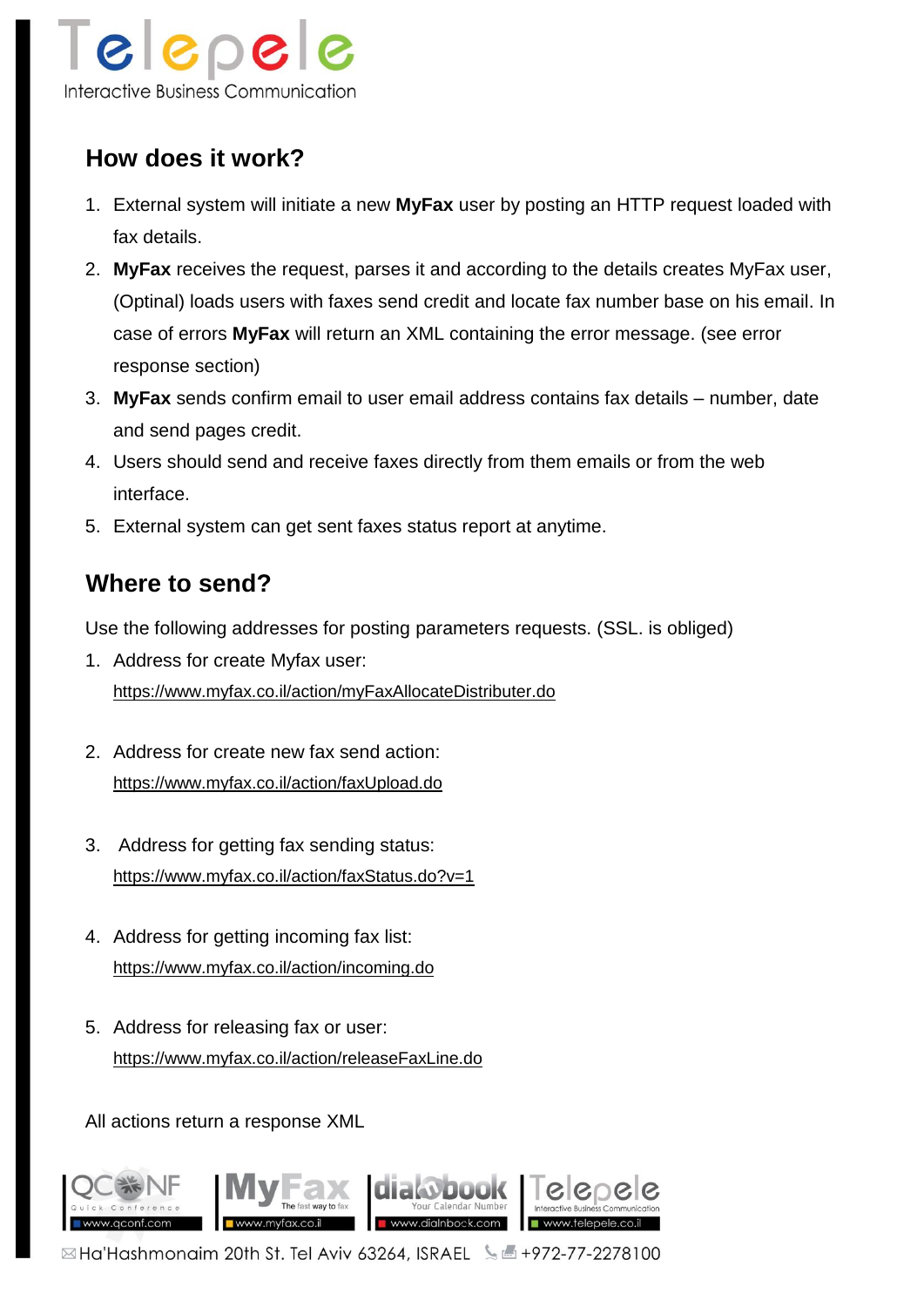

# **Register MyFax user**

Here are the http request parameters to be posted to MyFax servers for initiate new MyFax user.

### **Parameters:**

| <b>Parameter Name</b> | <b>Parameter Type</b> | <b>Example</b>        | <b>Remark</b>           |
|-----------------------|-----------------------|-----------------------|-------------------------|
| distEmail             |                       |                       |                         |
| distPassword          |                       |                       |                         |
| email                 | String max 200        | info@telepele.co.il   | Has to be a valid       |
|                       | chars                 |                       | email address.          |
| fullName              | String max 200        | <b>Israel Israeli</b> | Optional                |
|                       | chars                 |                       |                         |
| password              | String                |                       | Optional                |
| companyName           | String max 100        | <b>Israel LTD</b>     | Optional                |
|                       | chars                 |                       |                         |
| companyAddress        | String                |                       | Optional                |
| type                  | 1 for mobile or 17    | 1                     | Optional,               |
|                       | for landline          |                       | <b>DEFAULT 1</b>        |
| requestedNumber       | <b>String</b>         | +97239876543          | Optional,               |
|                       |                       |                       | International           |
|                       |                       |                       | phone number            |
| resultType            | String                | <b>XML</b>            | <b>Optional Default</b> |
|                       |                       |                       | HTTP                    |

## **Where to send:**

1. Address for create Myfax user:

<https://www.myfax.co.il/action/myFaxAllocateDistributer.do>

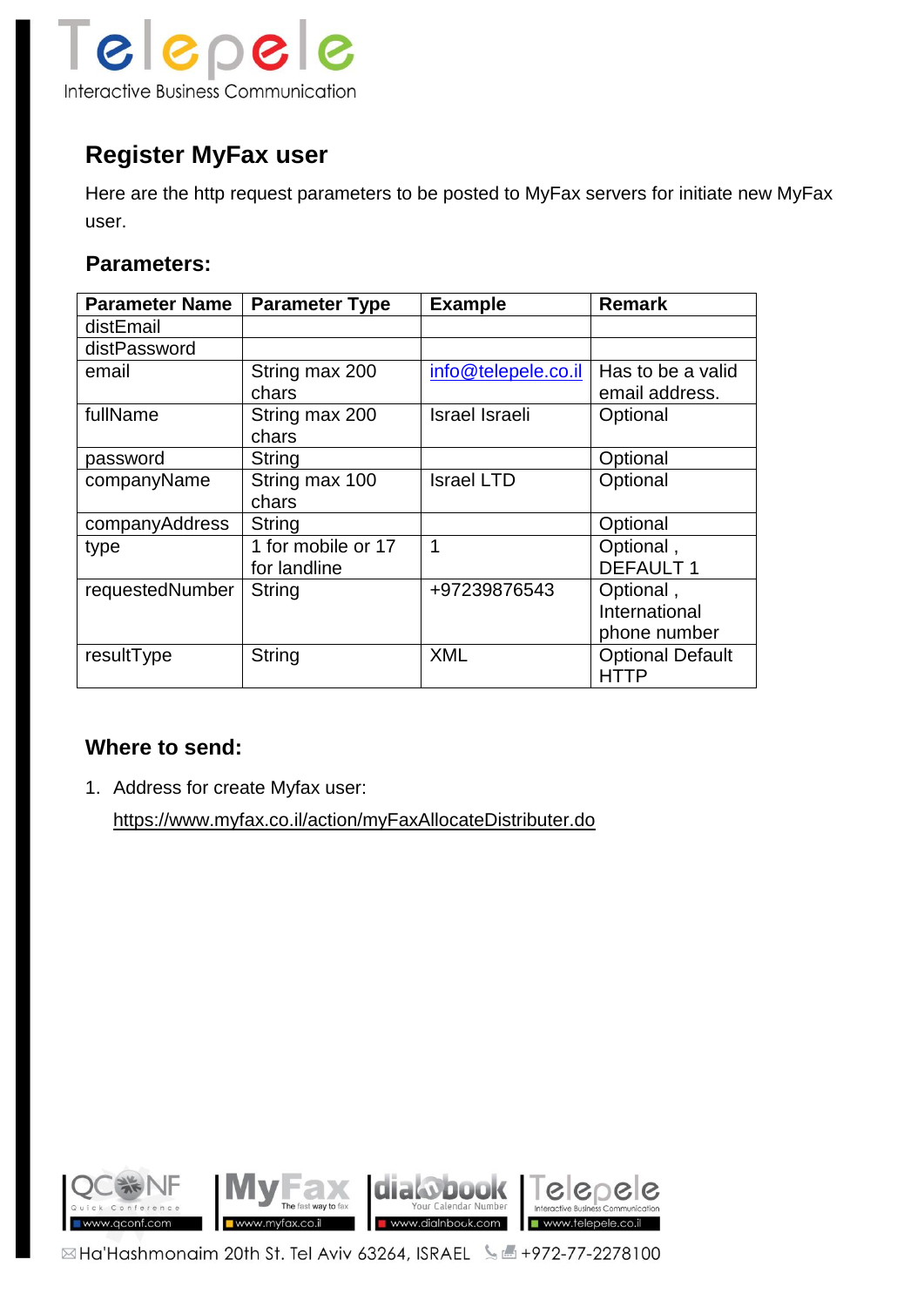

## **Response:**

Myfax registration response XML:

System reply the **response XML** as follows:

```
<?xml version="1.0" encoding="UTF-8"?>
<RESPONSE>
     <RESPONSE_CODE> if < 0 an error occured </RESPONSE_CODE>
     <RESPONSE_TEXT> text for the error </RESPONSE_TEXT>
     <USER_ID> identifying number for the USER</ USER_ID>
     <USER_FAX_NUMBER> </ USER_FAX_NUMBER>
     <USER_EMAIL> </ USER_ EMAIL>
     < PRICE> </ PRICE>
     <EXPIRE> </ EXPIRE>
</RESPONSE>
```
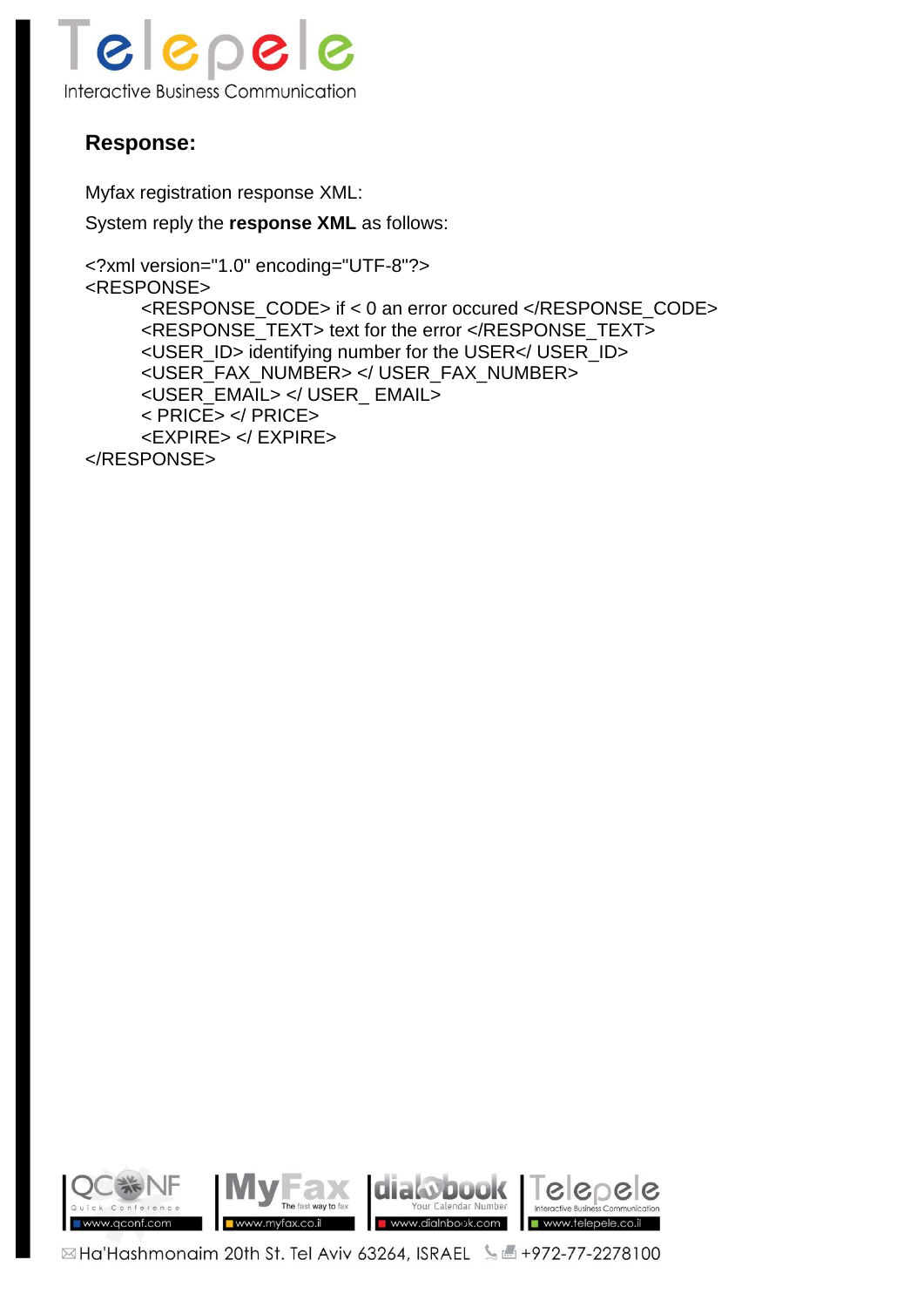

# **Send fax**

Here are the http request parameters to be posted to MyFax servers for send fax.

### **Parameters:**

| <b>Parameter</b><br><b>Name</b> | <b>Parameter</b><br>Type | <b>Example</b> | <b>Remark</b>                                                                                                                 |
|---------------------------------|--------------------------|----------------|-------------------------------------------------------------------------------------------------------------------------------|
| email                           | String                   |                |                                                                                                                               |
| password                        | String                   |                |                                                                                                                               |
| faxNumber                       | String                   |                |                                                                                                                               |
| theFile                         | File                     |                | To include few file, this<br>parameter should be left<br>empty. The request must<br>be multi-part with the files<br>attached. |
| fileURL                         | String                   |                | MyFax will try to get the file<br>from the address                                                                            |
| resultType                      | String                   | <b>XML</b>     | Optional                                                                                                                      |

### **Where to send:**

1. Address for create new fax send action:

<https://www.myfax.co.il/action/faxUpload.do>

## **Response send**

The MyFax API response XML will be in the following format:

(In case of an error see the next response)

```
<?xml version="1.0" encoding="UTF-8"?>
<RESPONSE>
     <RESPONSE_CODE> if < 0 an error occured </RESPONSE_CODE>
     <RESPONSE_TEXT> text for the error </RESPONSE_TEXT>
     <FAX_CODE> identifying code for the FAX</ FAX_CODE >
     <FAX_STATUS> </ FAX_STATUS >
     <PRICE> </ PRICE>
      <CREDIT_LEFT> </CREDIT_LEFT>
     <FAX_PAGES></FAX_PAGES> 
</RESPONSE>
```
**[link to example html: https://www.myfax.co.il/content/sendFax.html](https://www.myfax.co.il/content/sendFax.html)**

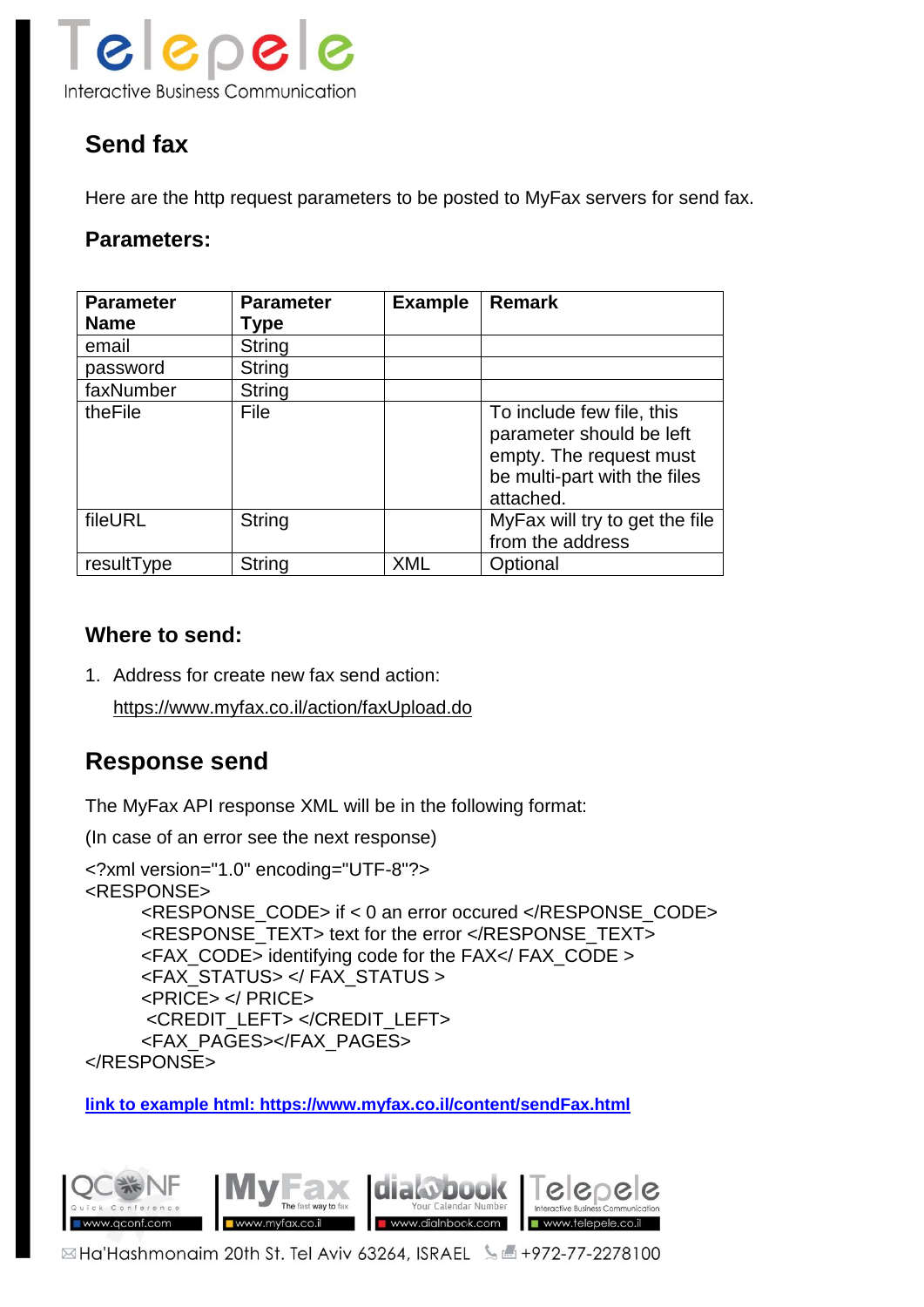

## **Sent fax status**

Here are the http request parameters to be posted to MyFax servers for getting sent fax status.

### **Parameters:**

| <b>Parameter</b><br><b>Name</b> | <b>Parameter Type</b> | <b>Example</b> | <b>Remark</b> |
|---------------------------------|-----------------------|----------------|---------------|
| email                           |                       |                |               |
| password                        |                       |                |               |
| faxCode                         | String                |                |               |

#### **Where to send:**

1. Address for getting fax sending status:

[https://www.myfax.co.il/action/faxStatus.do?](https://www.myfax.co.il/action/faxStatus.do)v=1

## **Response send**

The MyFax API response XML will be in the following format:

(In case of an error see the next response)

```
<?xml version="1.0" encoding="UTF-8"?>
<RESPONSE>
     <RESPONSE_CODE> if < 0 an error occured </RESPONSE_CODE>
     <RESPONSE_TEXT> text for the error </RESPONSE_TEXT>
     <FAX_CODE> identifying code for the FAX</ FAX_CODE >
     <FAX_STATUS> </ FAX_STATUS >
      <FINAL_STATUS>is status final</FINAL_STATUS>
     < PRICE> </ PRICE>
     <CREDIT_LEFT> </CREDIT_LEFT>
</RESPONSE>
```
**[link to example html: https://www.myfax.co.il/content/faxStatus.html](https://www.myfax.co.il/content/faxStatus.html)**

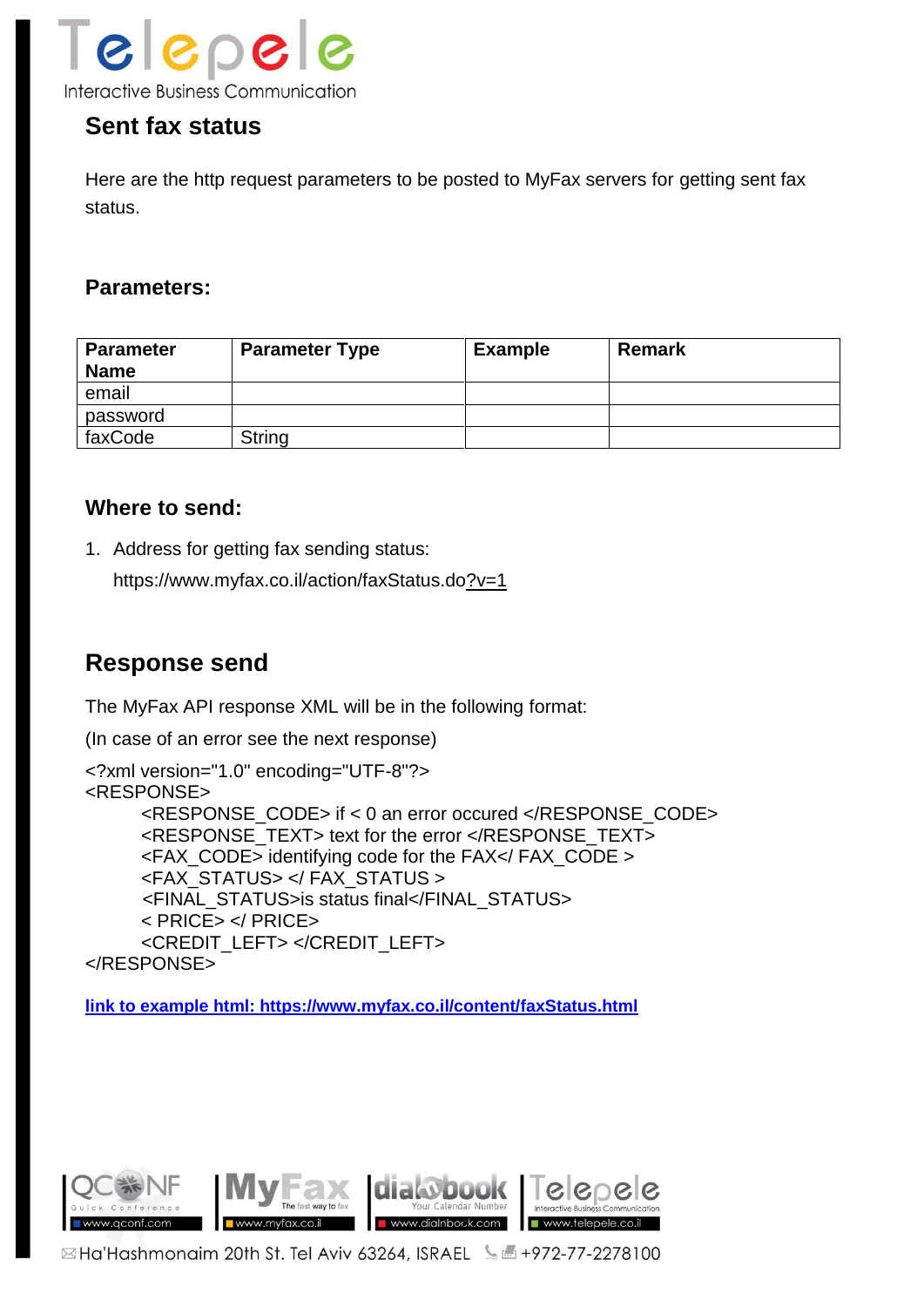

## **Status list**

 $FAX_STATUS_NINT = 0;$ FAX\_STATUS\_CONFIRM = 1; FAX\_STATUS\_NO\_ANSWER = 2; FAX\_STATUS\_BUSY = 3; FAX\_STATUS\_CONNECT = 4; // fax FAX\_STATUS\_WRONG\_NUMBER = 6; FAX STATUS FAIL = 7;

## **Final status of successful call**

FAX STATUS SENT = 9;  $\frac{1}{10}$  fax send success FAX\_STATUS\_DELETE = 10;

Status 9 and 10 are for faxes that sent successfully. (10 is a fax that succeed and deleted)

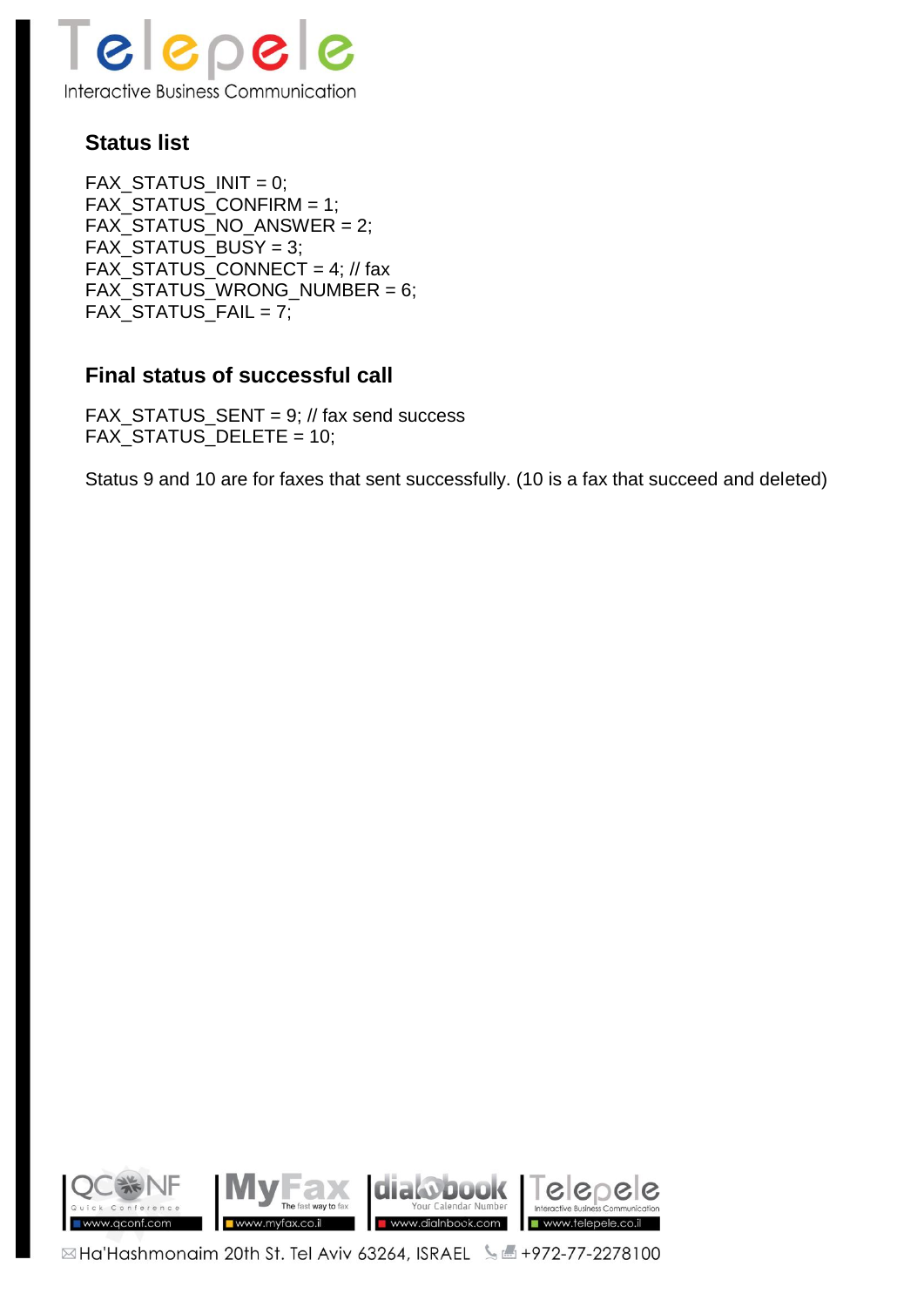

# **Fetch incoming fax list**

Here are the http request parameters to be posted for fetching incoming faxes:

#### **Parameters:**

| <b>Parameter</b> | <b>Parameter</b> | <b>Example</b> | <b>Remark</b>             |
|------------------|------------------|----------------|---------------------------|
| <b>Name</b>      | Type             |                |                           |
| email            | String           |                |                           |
| password         | <b>String</b>    |                |                           |
| D                | Number           |                | Page to fetch             |
| startDate        | Timestamp        |                | yyyy-MM-dd HH:mm:ss       |
| endDate          | Timestamp        |                | yyyy-MM-dd HH:mm:ss       |
| listType         | <b>String</b>    | incoming       | Incoming for fax or voice |
|                  |                  |                | for voicemails            |

### **Where to send:**

2. Address for incoming fax list:

https://www.myfax.co.il/action/incoming.do

## **Response send**

The MyFax API response XML will be in the following format:

```
<RESPONSE>
  <RESPONSE_CODE>0</RESPONSE_CODE>
  <RESPONSE_TEXT>OK</RESPONSE_TEXT>
  <LIST>
  <ITEM>
  <ID>000000-7b76-0000</ID>
  <TIME>2020-12-21 14:19:42.0</TIME>
  <DID>+972700000000</DID>
  <SOURCE>08-9999999</SOURCE>
  <URL>https://.....</URL>
 </ITEM>
</LIST>
<PAGES>2</PAGES>
<NEXT_PAGE>1</NEXT_PAGE>
</RESPONSE>
```
**[link to example html: https://www.myfax.co.il/content/faxList.html](https://www.myfax.co.il/content/faxList.html)**

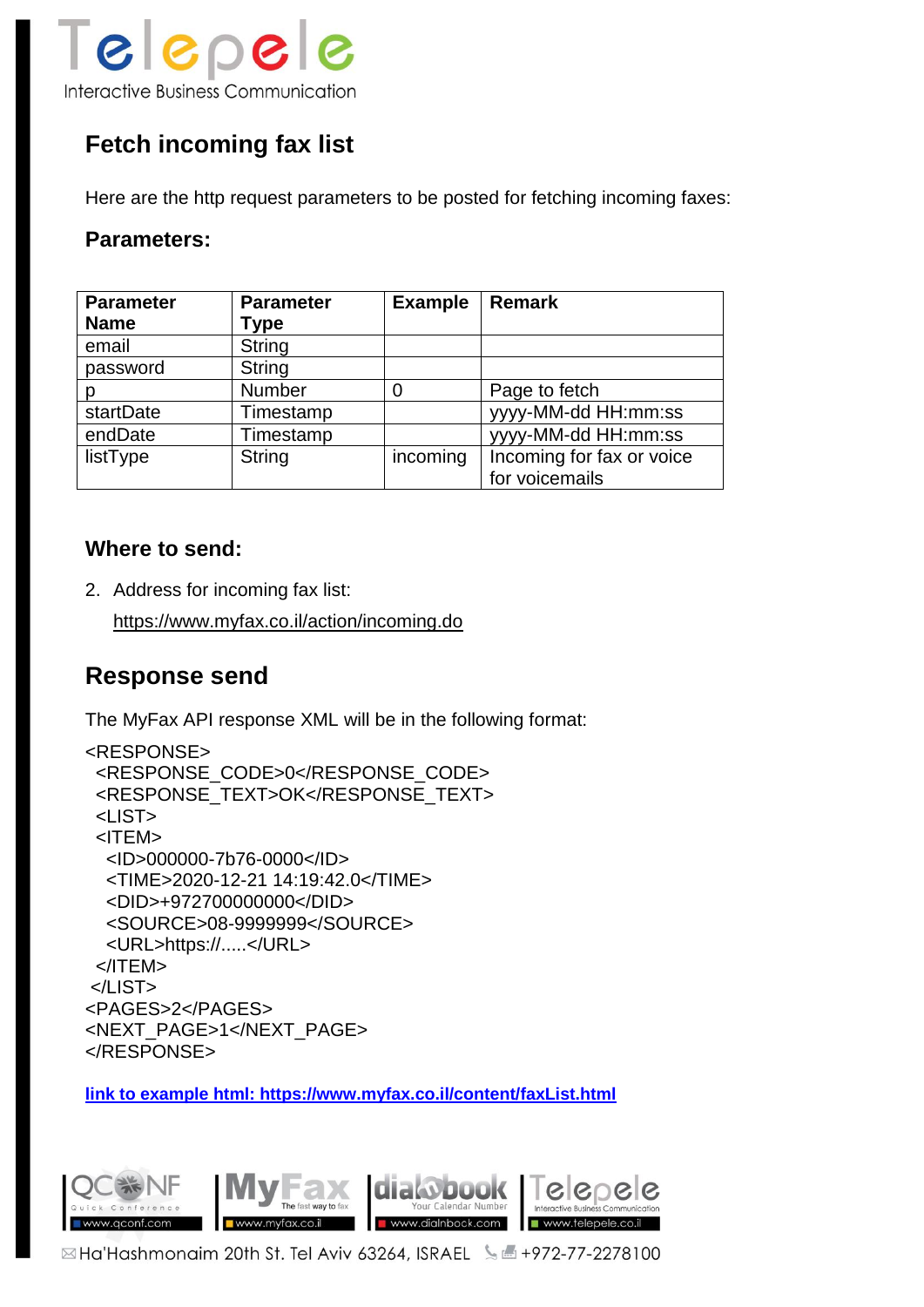

## **Release Fax line**

Here are the http request parameters to be posted to MyFax servers for release MyFax line and optionally block the user.

## **Parameters:**

| <b>Parameter</b><br><b>Name</b> | <b>Parameter Type</b> | <b>Example</b>     | <b>Remark</b>                                                                            |
|---------------------------------|-----------------------|--------------------|------------------------------------------------------------------------------------------|
| distEmail                       |                       |                    |                                                                                          |
| distPassword                    |                       |                    |                                                                                          |
| action                          | String                | blockUser          | Optional.<br>noRenew - to<br>delay release.<br>blockUser - to<br>also block the<br>user. |
| faxLineDID                      | <b>String</b>         | +97239876543       | Optional - if have<br>userEmail                                                          |
| userEmail                       | <b>String</b>         | israel@myfax.co.il | Optional - if have<br>faxLineDID                                                         |
| resultType                      | <b>String</b>         | <b>XML</b>         | <b>Optional Default</b><br><b>HTTP</b>                                                   |

## **Where to send:**

2. Address for release Myfax user/fax: <https://www.myfax.co.il/action/releaseFaxLine.do>

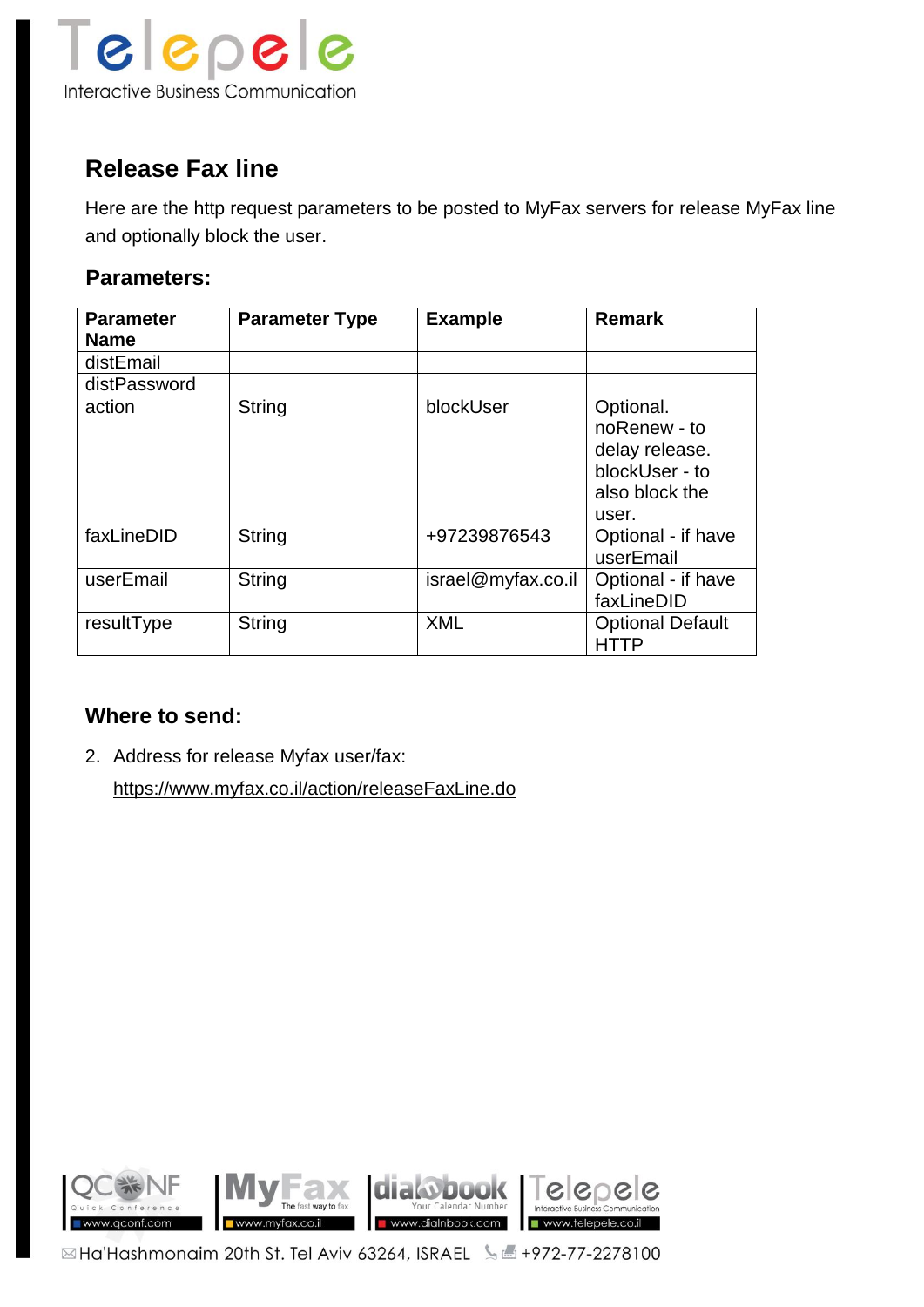

## **Response:**

Myfax release response XML:

System reply the **response XML** as follows:

```
<?xml version="1.0" encoding="UTF-8"?>
<RESPONSE>
     <RESPONSE_CODE> if < 0 an error occured </RESPONSE_CODE>
     <RESPONSE_TEXT> text for the error </RESPONSE_TEXT>
</RESPONSE>
```